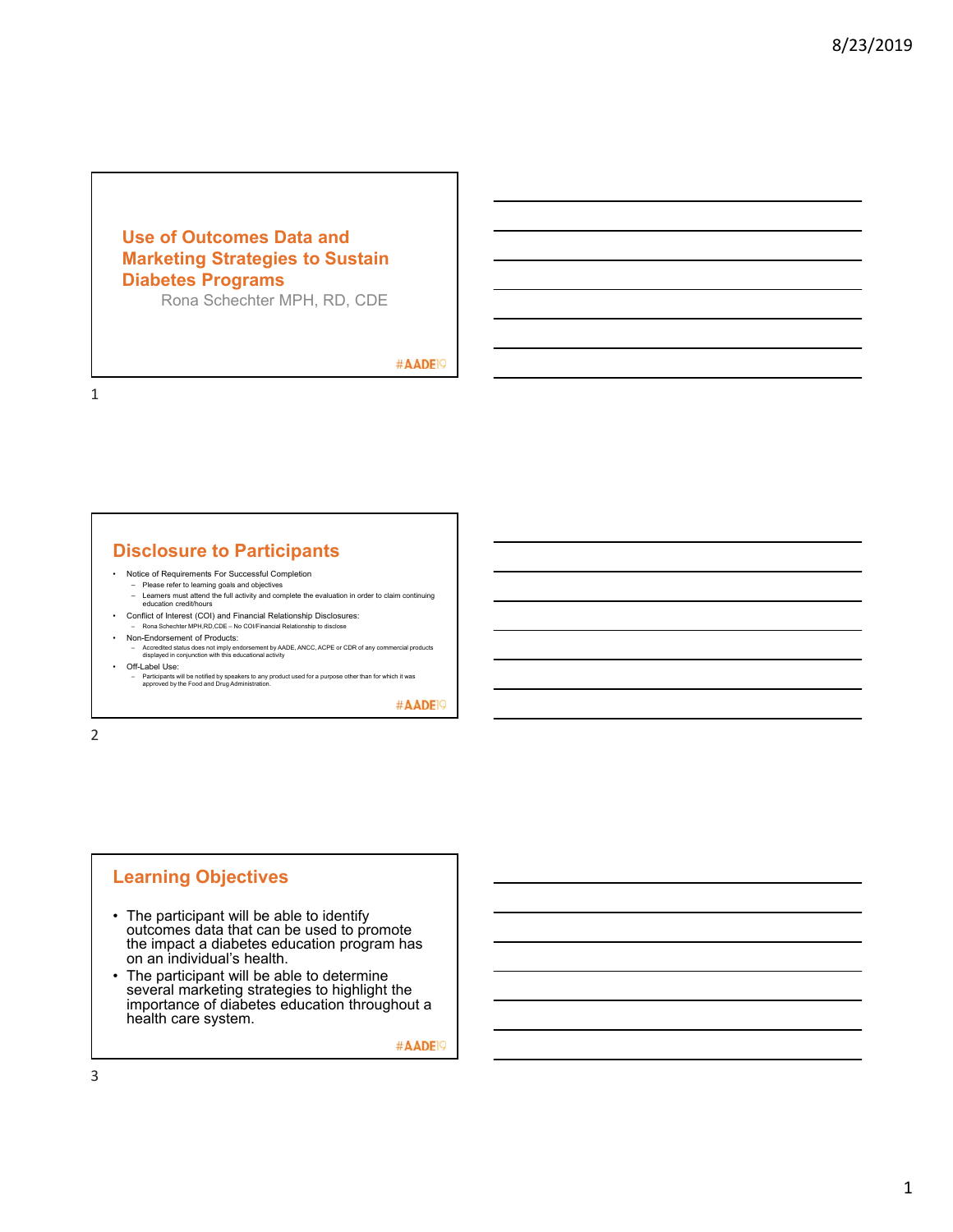

## **Rona Schechter** MPH, RD, CDE

Manager Diabetes Service Line Sharp Health Care San Diego, California

#AADE<sup>19</sup>

4



*The referral source receives de* 





#AADE<sup>19</sup>

5



#AADE<sup>19</sup>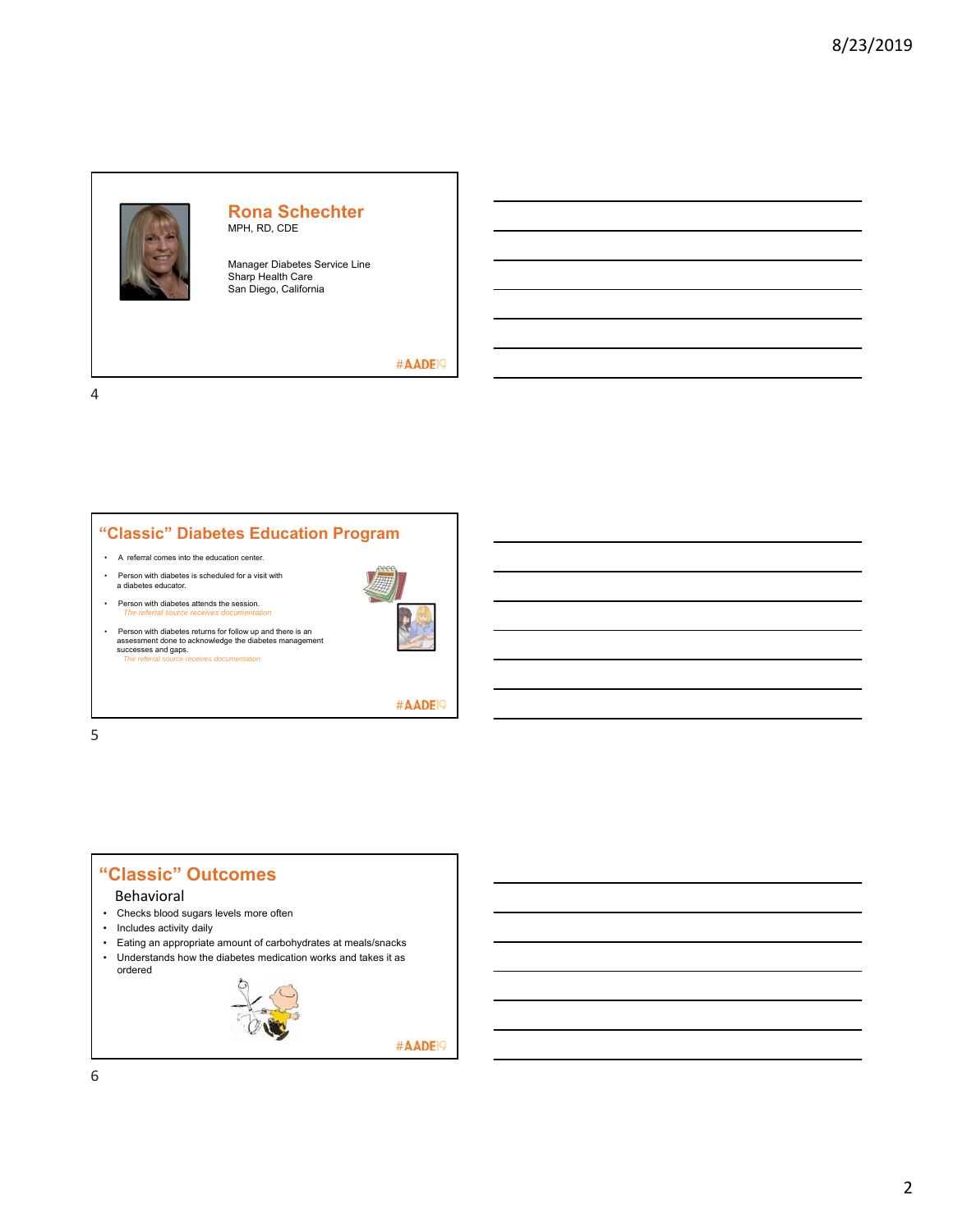

*Skilled Diabetes educators should no longer be satisfied only with - participants showing up for their appointments, - participants making huge strides in their self management of diabetes*  We need to boldly document and quantify how our expertise in the field of diabetes has allowed us to provide person centered care which has allowed a person with diabetes to improve their outcome data! For physicians For leadership in our organizations #AADE<sup>19</sup>

8



"Dr B., Over the last 6 months you have referred 30 people with diabetes to our diabetes education program. We would like to let you know that 83% of these individuals have decreased their A1c to <8.0. In addition, 28 of the 30 (93%) have reduced their weight by at least 5 pounds."

#AADE<sup>19</sup>

9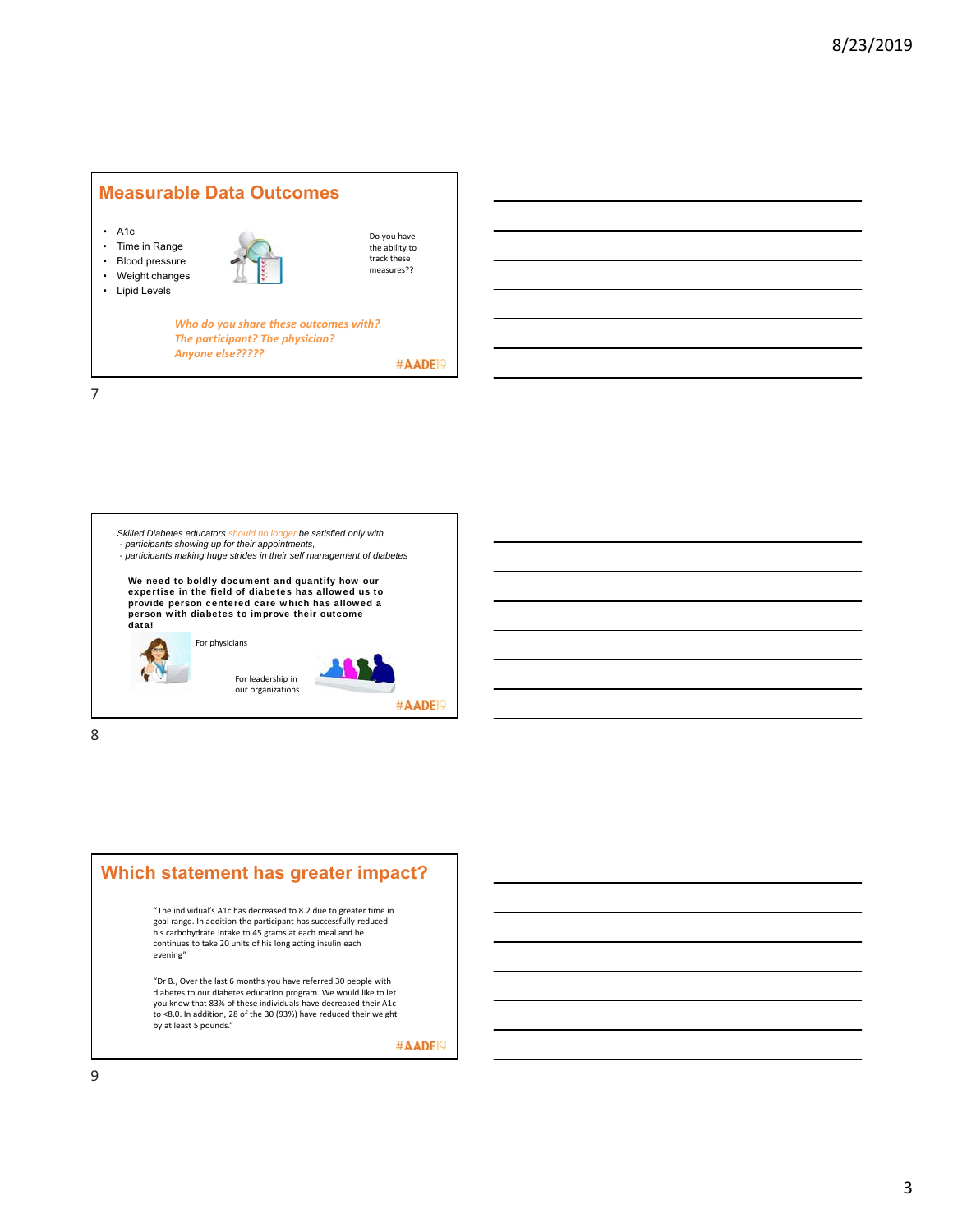



10



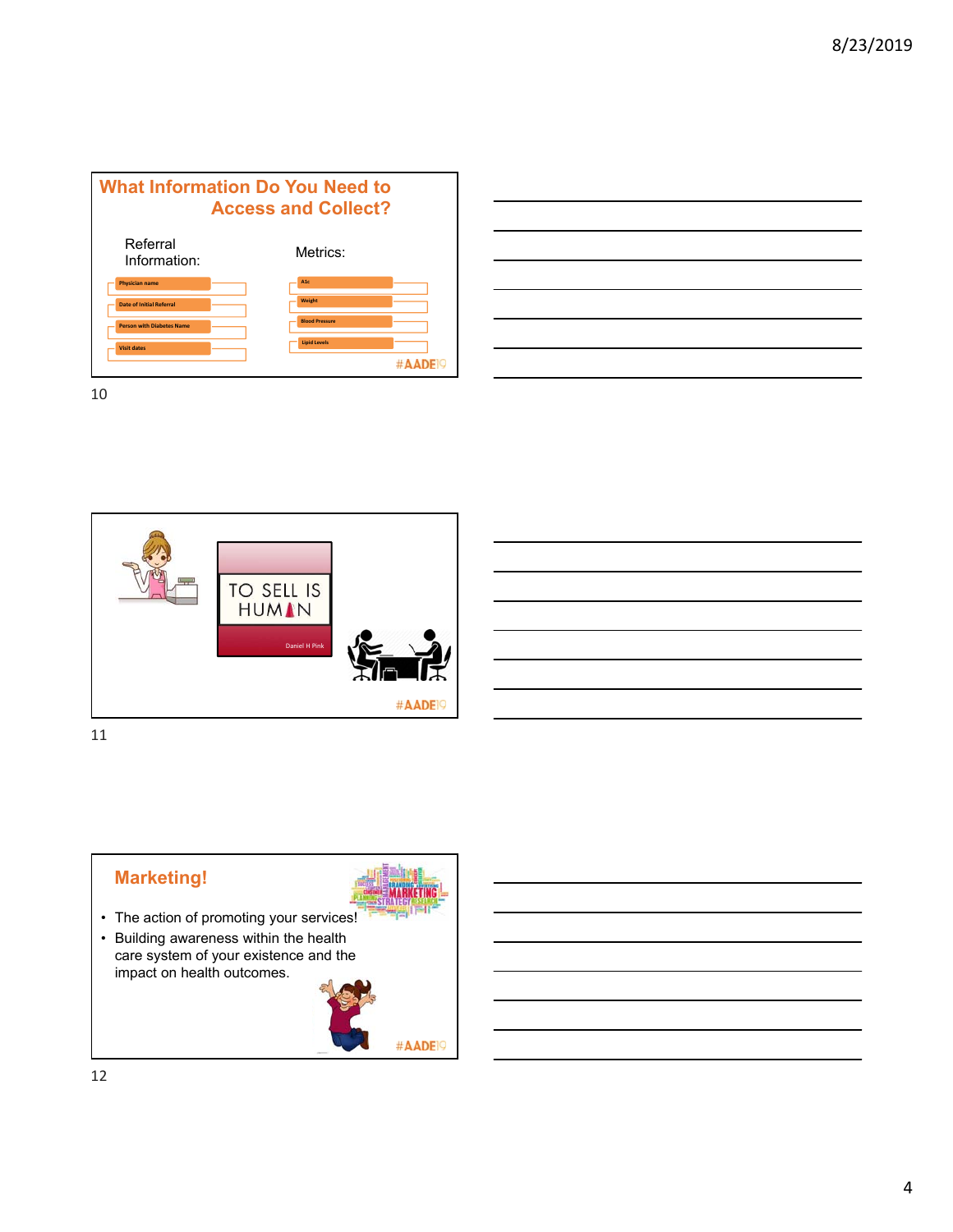

|                                                                                                                        | ______ |
|------------------------------------------------------------------------------------------------------------------------|--------|
| <u> Andreas Andreas Andreas Andreas Andreas Andreas Andreas Andreas Andreas Andreas Andreas Andreas Andreas Andr</u>   |        |
|                                                                                                                        | _____  |
|                                                                                                                        |        |
|                                                                                                                        | ___    |
|                                                                                                                        |        |
| <u> 1989 - Johann Stoff, deutscher Stoffen und der Stoffen und der Stoffen und der Stoffen und der Stoffen und der</u> |        |







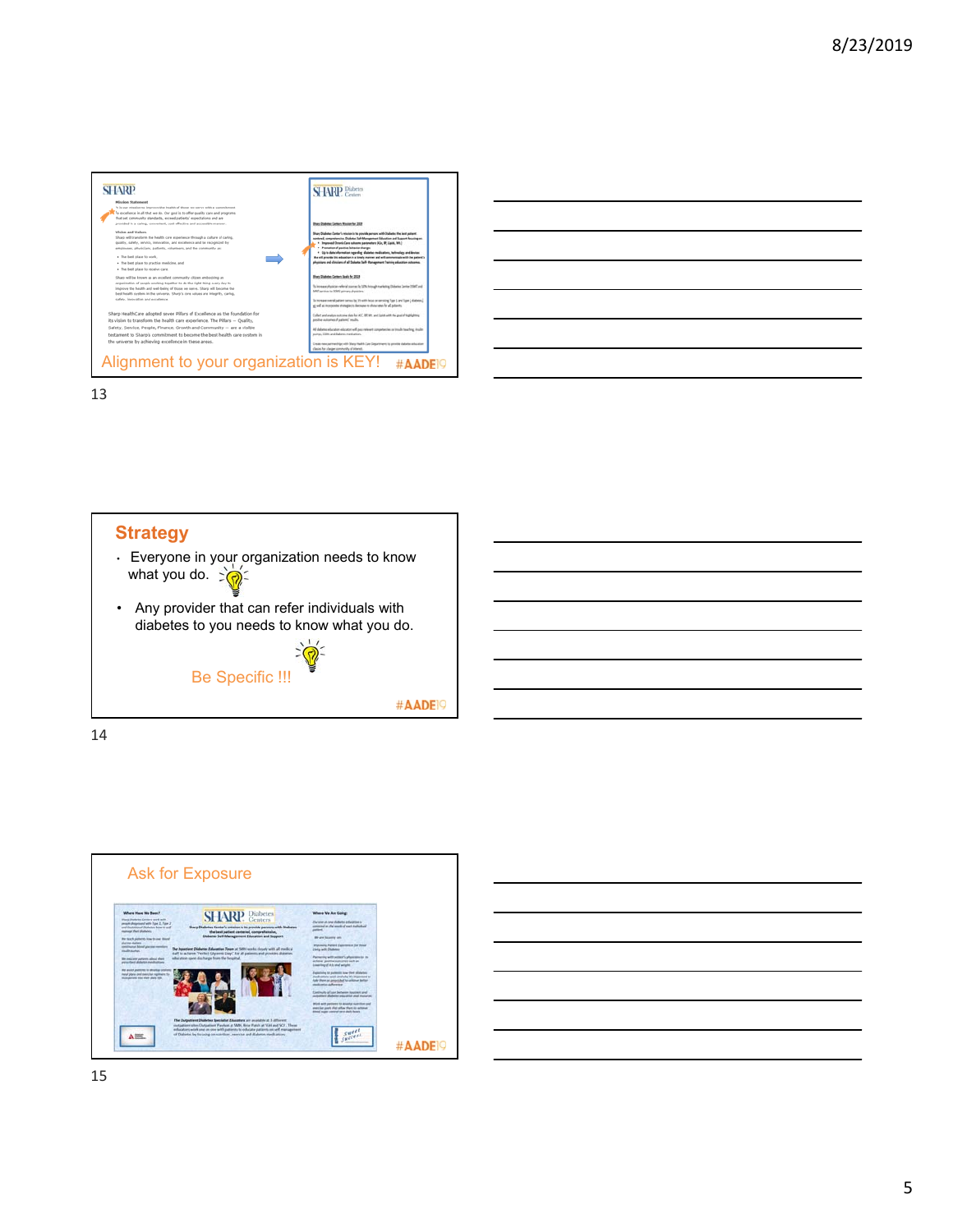

16





17